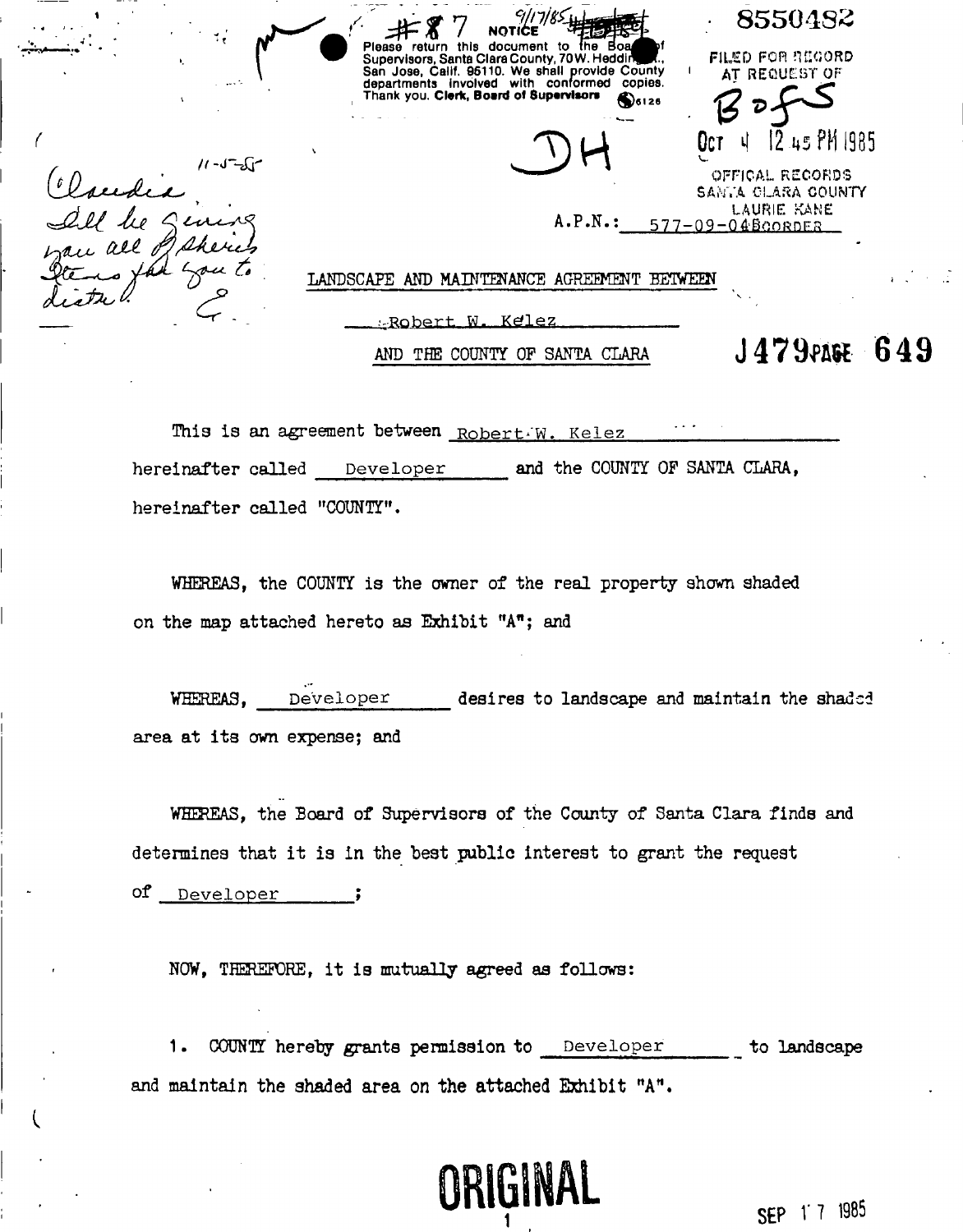# **J479 PAG E 65 0**

2. Developer **shall assume the defense and agree to save** harmless and indemnify COUNTY, its officers and employees from any liability for injury, death, loss, accident or damage to any persons or property arising out of the use of said shaded area for landscaping purposes.

*4..'*

 $1$   $\frac{1}{2}$   $\frac{1}{2}$   $\frac{1}{2}$   $\frac{1}{2}$   $\frac{1}{2}$   $\frac{1}{2}$   $\frac{1}{2}$   $\frac{1}{2}$   $\frac{1}{2}$   $\frac{1}{2}$   $\frac{1}{2}$   $\frac{1}{2}$   $\frac{1}{2}$   $\frac{1}{2}$   $\frac{1}{2}$   $\frac{1}{2}$   $\frac{1}{2}$   $\frac{1}{2}$   $\frac{1}{2}$   $\frac{1}{2}$   $\frac{1}{2}$   $\frac{1}{2$ 

3- **Developer ,** hereby agrees at its own expense to landscape and maintain the shaded area, that said landscaping shall be kept trim and shall not interfere with sight clearance for traffic on adjacent roadways, and that said landscaping shall not, in the judgement of the Road Commissioner, become a public eyesore.

4. COUNTY reserves the right to rescind the permission granted herein upon the giving of a sixty (60) day written notice to  $_{\text{Developer}}$ 

5. Ary notices required to be sent under the terms of this agreement shall be addressed as follows:

|               | To COUNTY: Property Division<br>County of Santa Clara<br>Transportation Agency<br>1555 Berger Drive, Room 205<br>San Jose, CA 95112 |
|---------------|-------------------------------------------------------------------------------------------------------------------------------------|
| To: Developer | Robert W. Kelez                                                                                                                     |
|               | 1155 Redmond Ave.                                                                                                                   |
|               | San Jose, Ca. 95120                                                                                                                 |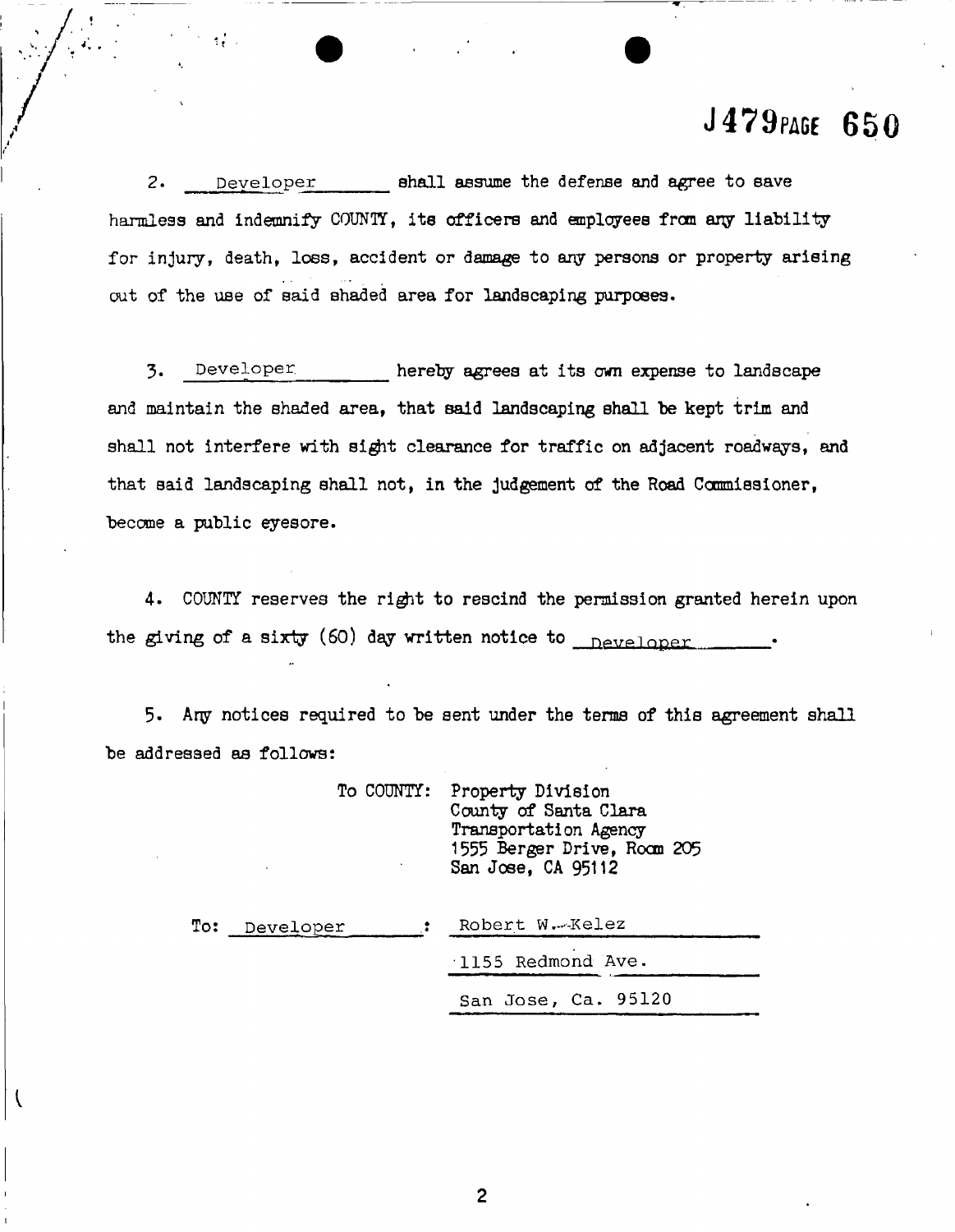| (General)                                                                                                                                                                                                                     |                                                                                                                                                                                                                                                                   |
|-------------------------------------------------------------------------------------------------------------------------------------------------------------------------------------------------------------------------------|-------------------------------------------------------------------------------------------------------------------------------------------------------------------------------------------------------------------------------------------------------------------|
| <b>STATE OF CALIFORNIA</b><br>COUNTY OF SANTA CLARA                                                                                                                                                                           | J479 PAGE 652<br>SS.                                                                                                                                                                                                                                              |
| State, personally appeared __Robert W. Kelez                                                                                                                                                                                  | On <u>August 21</u> , 1985 hefore me, the undersigned, a Notary Public in and for said                                                                                                                                                                            |
|                                                                                                                                                                                                                               | personally known to me (or proved to me on the basis of satisfactory evidence)                                                                                                                                                                                    |
| to be the person $\frac{\cdot}{\cdot}$ whose name $\frac{\cdot}{\cdot}$ whose $\cdot$ and $\cdot$ subscribed<br>to the within instrument and acknowledged that he<br>executed the same.<br>WITNESS my hand and official seal. | OFFICIAL SEAL                                                                                                                                                                                                                                                     |
| Crusus LClu<br>Signature<br>Corinne L. Chin                                                                                                                                                                                   | Corinne L. Chin<br>NOTARY PUBLIC-CALIFORNIA<br>PRINCIPAL OFFICE IN THE<br>COUNTY OF SANTA CLARA                                                                                                                                                                   |
| Name (Typed or Printed)<br>OFC-2056                                                                                                                                                                                           | My Commission Expires Mar. 27, 1987<br>(This area for official notarial seal)                                                                                                                                                                                     |
| <b>GENERAL ACKNOWLEDGMENT</b>                                                                                                                                                                                                 | NO. 201                                                                                                                                                                                                                                                           |
| <u>sananan memberi memberi memberi </u><br>California<br>State of<br>SS.                                                                                                                                                      | On this the $17th$ ay of September<br>$-$ 1985, before me,                                                                                                                                                                                                        |
| County of Santa Clara                                                                                                                                                                                                         | Sheila E. Sonnenberg                                                                                                                                                                                                                                              |
|                                                                                                                                                                                                                               | the undersigned Notary Public, personally appeared                                                                                                                                                                                                                |
|                                                                                                                                                                                                                               | Rod Diridon                                                                                                                                                                                                                                                       |
| OFFICIAL SEAL<br>SHEILA E SONNENBERG<br>OTARY PUBLIC - CALIFORNES<br>SANTA CLARA COUNTY<br>My comm. expries MAY 23, 1936                                                                                                      | personally known to me<br>Œ.<br>proved to me on the basis of satisfactory evidence<br>O.<br>is<br>to be the person(8) whose name(8)<br>_subscribed to the<br>he<br>within instrument, and acknowledged that<br>executed it.<br>WITNESS my hand and official seal. |
|                                                                                                                                                                                                                               | Notary's Signature                                                                                                                                                                                                                                                |

 $\mathcal{A}^{\mathcal{A}}$ 

 $\frac{1}{2} \sum_{i=1}^{n} \frac{1}{2} \sum_{j=1}^{n} \frac{1}{2} \sum_{j=1}^{n} \frac{1}{2} \sum_{j=1}^{n} \frac{1}{2} \sum_{j=1}^{n} \frac{1}{2} \sum_{j=1}^{n} \frac{1}{2} \sum_{j=1}^{n} \frac{1}{2} \sum_{j=1}^{n} \frac{1}{2} \sum_{j=1}^{n} \frac{1}{2} \sum_{j=1}^{n} \frac{1}{2} \sum_{j=1}^{n} \frac{1}{2} \sum_{j=1}^{n} \frac{1}{2} \sum_{j=1}^{n$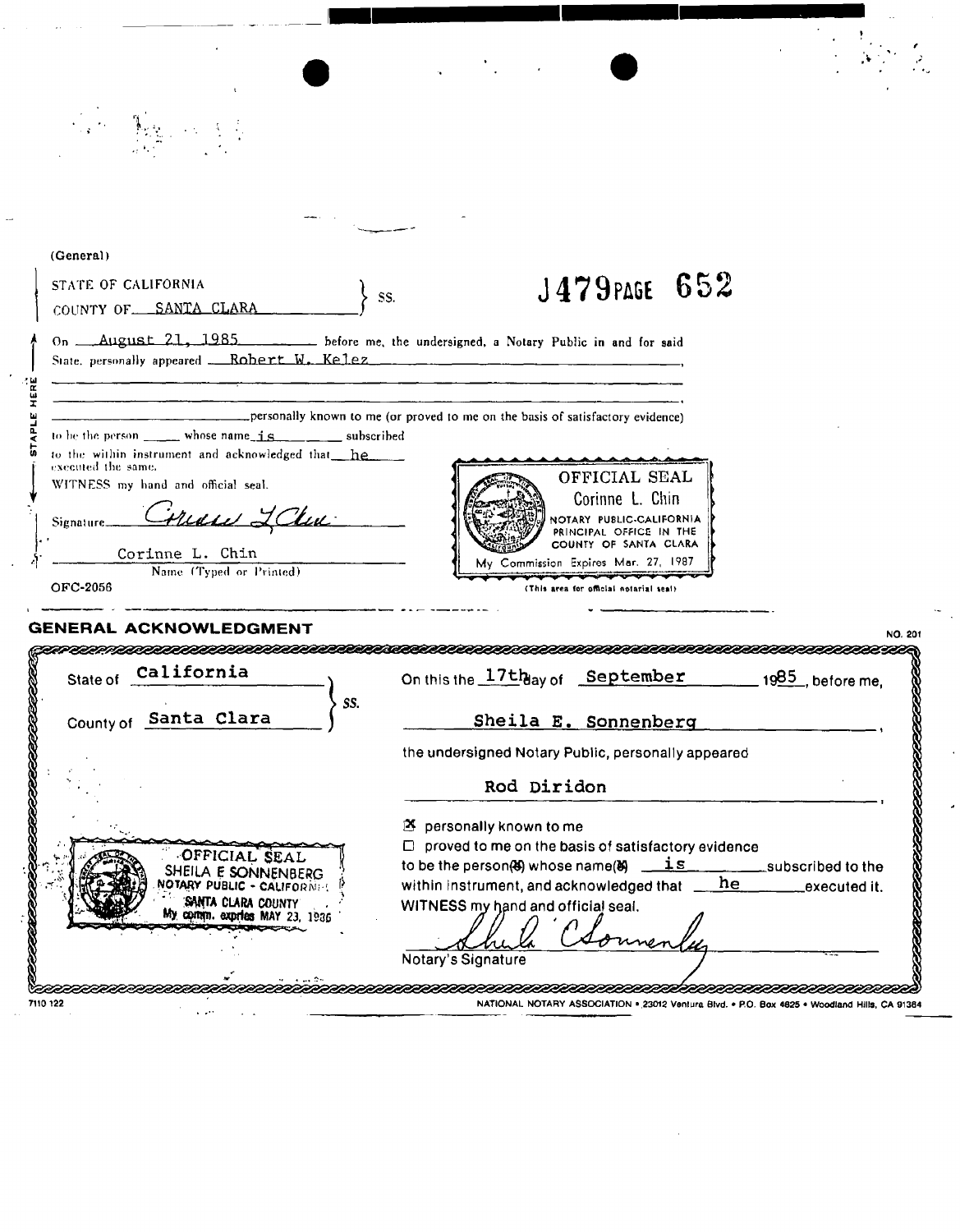J479PAGE 651



Deputy County Counsel

WPYGO1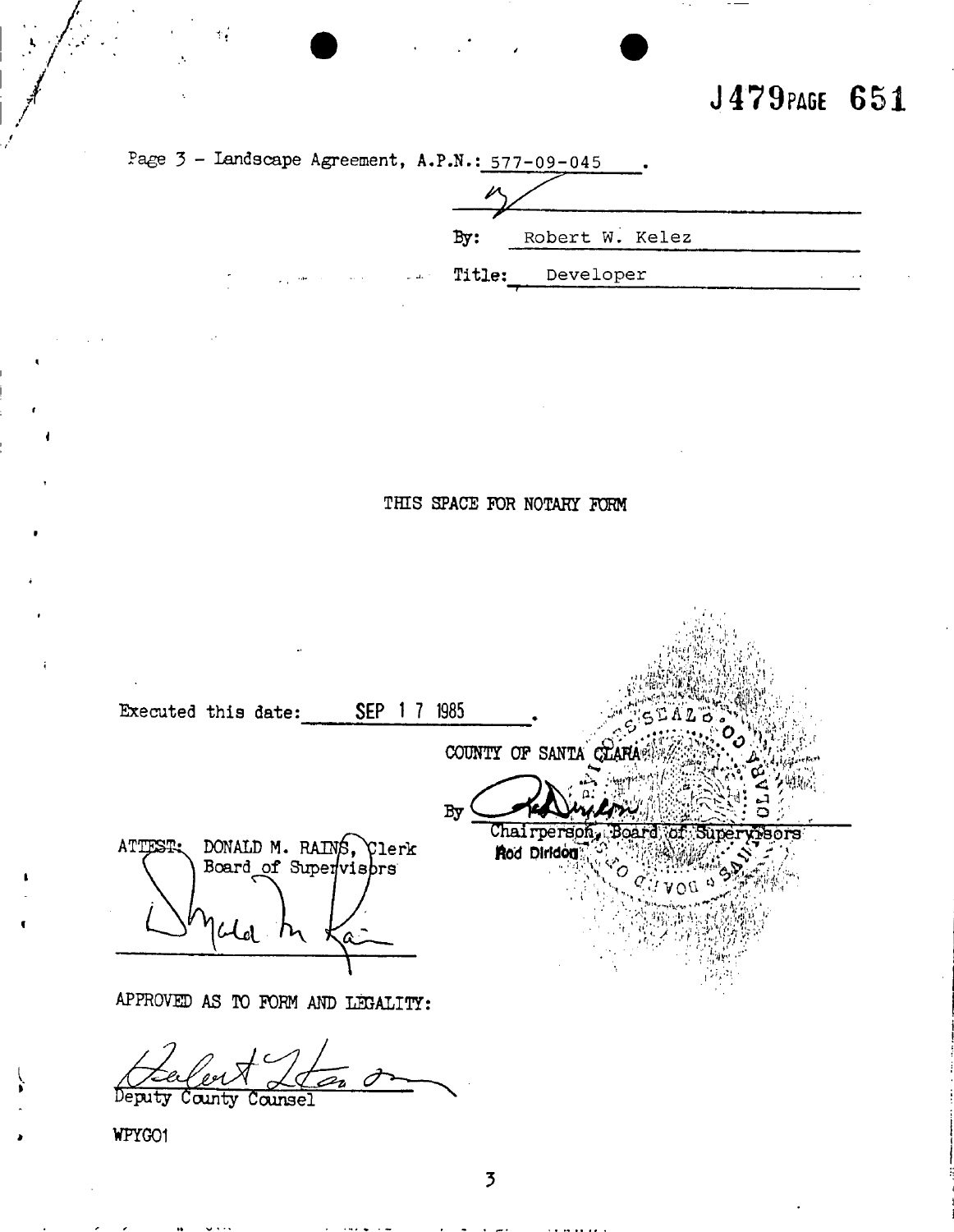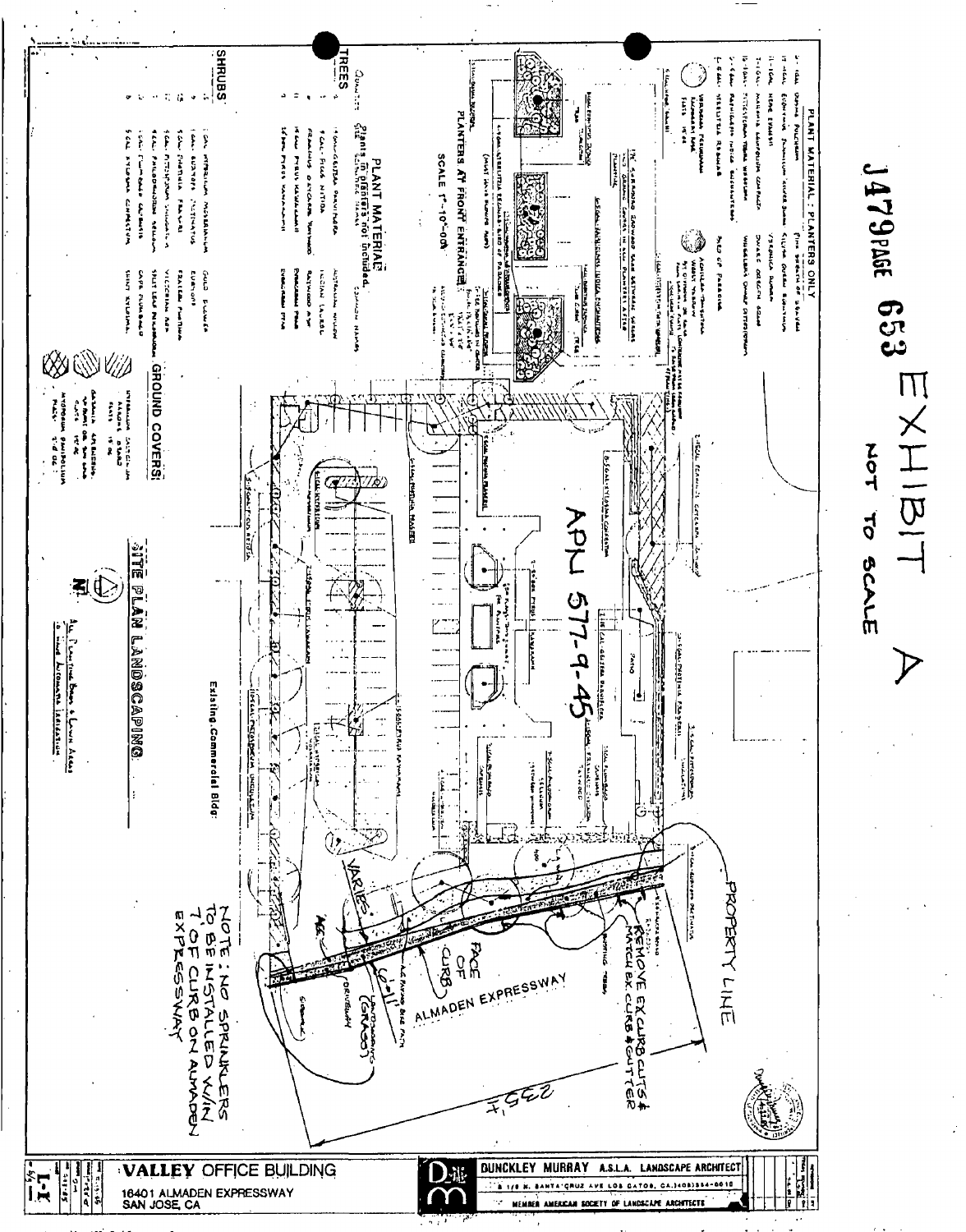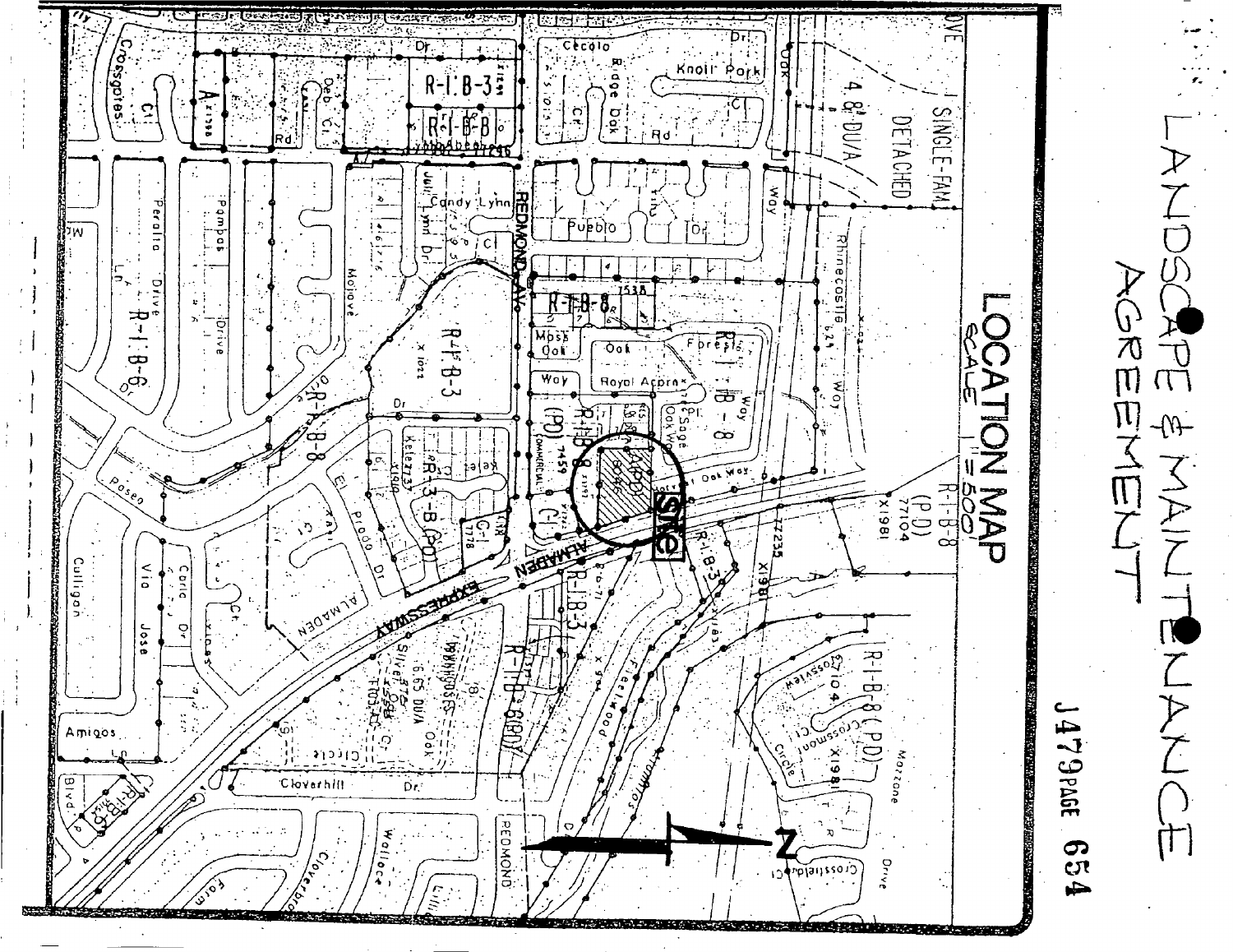Pending

A.P.N.:\_\_<u>577-09-045</u> \_\_\_\_

# LANDSCAPE AND MAINTENANCE AGREEMENT BETWEEN

Robert W. Kelez

AND THE COUNTY OF SANTA CLARA

**This is an agreement between** Robert W. Kelez hereinafter called Developer and the COUNTY OF SANTA CLARA, hereinafter called "COUNTY"•

WHEREAS, the COUNTY is the owner of the real property shown shaded on the map attached hereto as Exhibit "A"; and

WHEREAS, Developer desires to landscape and maintain the shaded area at its own expense; and

WHEREAS, the Board of Supervisors of the County of Santa Clara finds and determines that it is in the best public interest to grant the request

of **Develope r ;** 

Division

Property

Jordan,

Frank

Attention

Transportation-Administration,

 $24/85$ 

 $\sim$ 

return

and

recording  $\sqrt{2}$ 

2 orig.<br>for reco:

to be returned)

NOW, THEREFORE, it is mutually agreed as follows:

1. COUNTY hereby grants permission to **Develope r** to landscape and maintain the shaded area on the attached Exhibit "A".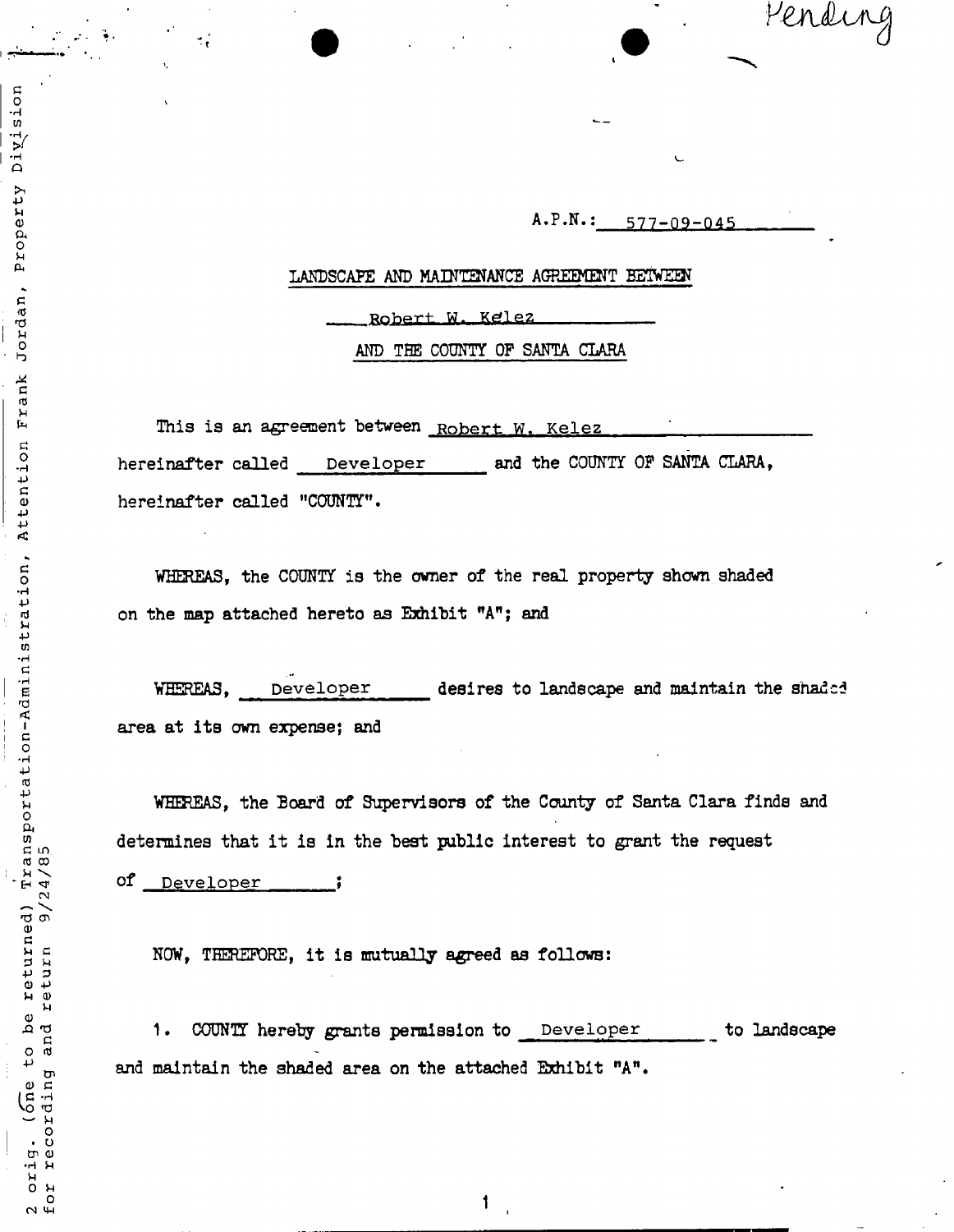2. **Developer shall assume the defense and agree** to **save**  harmless and indemnify COUNT?, its officers and employees from any liability for injury, death, loss, accident or damage to any persons or property arising out of the use of said shaded area for landscaping purposes.

3. Developer hereby agrees at its own expense to landscape and maintain the shaded area, that said landscaping shall be kept trim and shall not interfere with sight clearance for traffic on adjacent roadways, and that said landscaping shall not, in the judgement of the Road Commissioner, become a public eyesore.

4. COUNTY reserves the right to rescind the permission granted herein upon the giving of a sixty (60) day written notice to np ypinppr •

5. Any notices required to be sent under the terms of this agreement shall be addressed as follows:

|               | ٠ | To COUNTY: Property Division<br>County of Santa Clara<br>Transportation Agency<br>1555 Berger Drive, Room 205<br>San Jose, CA 95112 |
|---------------|---|-------------------------------------------------------------------------------------------------------------------------------------|
| To: Developer |   | Robert W. Kelez                                                                                                                     |
|               |   | 1155 Redmond Ave.                                                                                                                   |
|               |   | San Jose, Ca. 95120                                                                                                                 |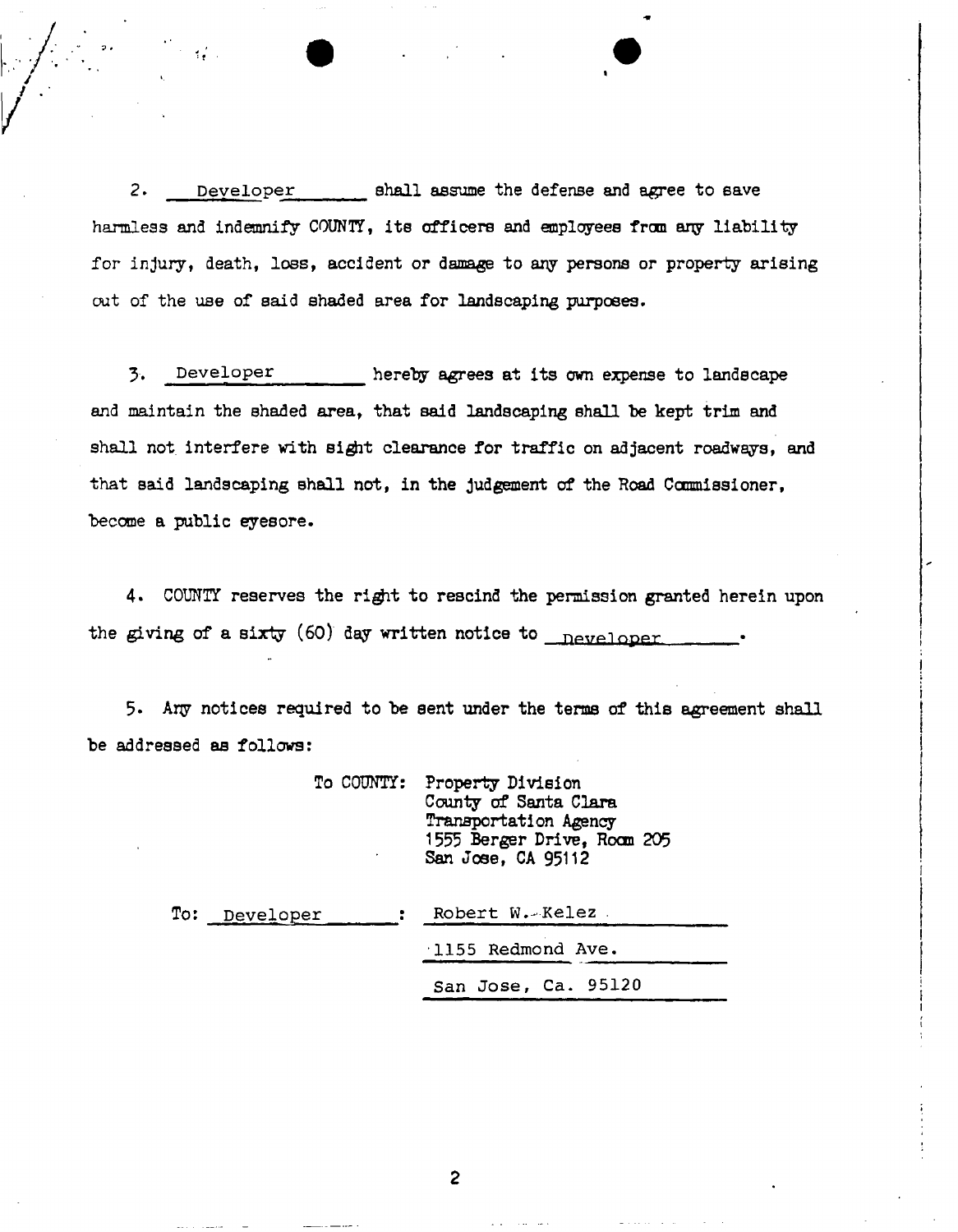|                    | ۰,                                                                                                       |                                                                                 |
|--------------------|----------------------------------------------------------------------------------------------------------|---------------------------------------------------------------------------------|
|                    |                                                                                                          |                                                                                 |
|                    |                                                                                                          |                                                                                 |
|                    | Page 3 - Landscape Agreement, A.P.N.: 577-09-045                                                         |                                                                                 |
|                    |                                                                                                          |                                                                                 |
|                    |                                                                                                          | Robert W. Kelez<br>By:                                                          |
|                    | $\omega = 0.5$                                                                                           | Developer<br>Title:                                                             |
|                    |                                                                                                          |                                                                                 |
| (General)          |                                                                                                          |                                                                                 |
|                    | STATE OF CALIFORNIA<br>SS.<br>COUNTY OF SANTA CLARA                                                      |                                                                                 |
|                    | On <u>August 21, 1985</u> before me, the undersigned, a Notary Public in and for said                    |                                                                                 |
|                    | State. personally appeared __Rohert W. Kelez                                                             |                                                                                 |
| HERE               |                                                                                                          |                                                                                 |
|                    | to be the person $\frac{1}{\sqrt{1-\frac{1}{n}}}$ whose name $\frac{1}{\sqrt{1-\frac{1}{n}}}$ subscribed | personally known to me (or proved to me on the basis of satisfactory evidence). |
| executed the same. | to the within instrument and acknowledged that he                                                        | OFFICIAL SEAL                                                                   |
|                    | WITNESS my hand and official seal.                                                                       | Corinne L. Chin                                                                 |
| Signature.         | <u>Fran LChu</u>                                                                                         | NOTARY PUBLIC-CALIFORNIA<br>PRINCIPAL OFFICE IN THE                             |
|                    | Corinne L. Chin<br>Name (Typed or Printed)                                                               | COUNTY OF SANTA CLARA<br>My Commission Expires Mar. 27, 1987                    |
| OFC-2056           |                                                                                                          | (This area for official notarial seal)                                          |
|                    | SEP 17<br>Executed this date:                                                                            | 1985                                                                            |
|                    |                                                                                                          |                                                                                 |
|                    |                                                                                                          | COUNTY OF SANTA CLARA                                                           |
|                    |                                                                                                          | By                                                                              |
|                    | ATTEST:                                                                                                  | Chairperson, Board of Supervisors                                               |
|                    | DONALD M. RAINS, Clerk<br>Board of Supervisors                                                           | Rod Diridon                                                                     |
|                    |                                                                                                          |                                                                                 |
|                    |                                                                                                          |                                                                                 |
|                    |                                                                                                          |                                                                                 |
|                    | APPROVED AS TO FORM AND LEGALITY:                                                                        |                                                                                 |
|                    |                                                                                                          |                                                                                 |
|                    | Deputy<br>Counsel<br>County                                                                              |                                                                                 |
|                    | WPYGO1                                                                                                   |                                                                                 |
|                    |                                                                                                          | 3                                                                               |
|                    |                                                                                                          |                                                                                 |
|                    |                                                                                                          |                                                                                 |

 $\mathcal{L}_{\mathcal{A}}$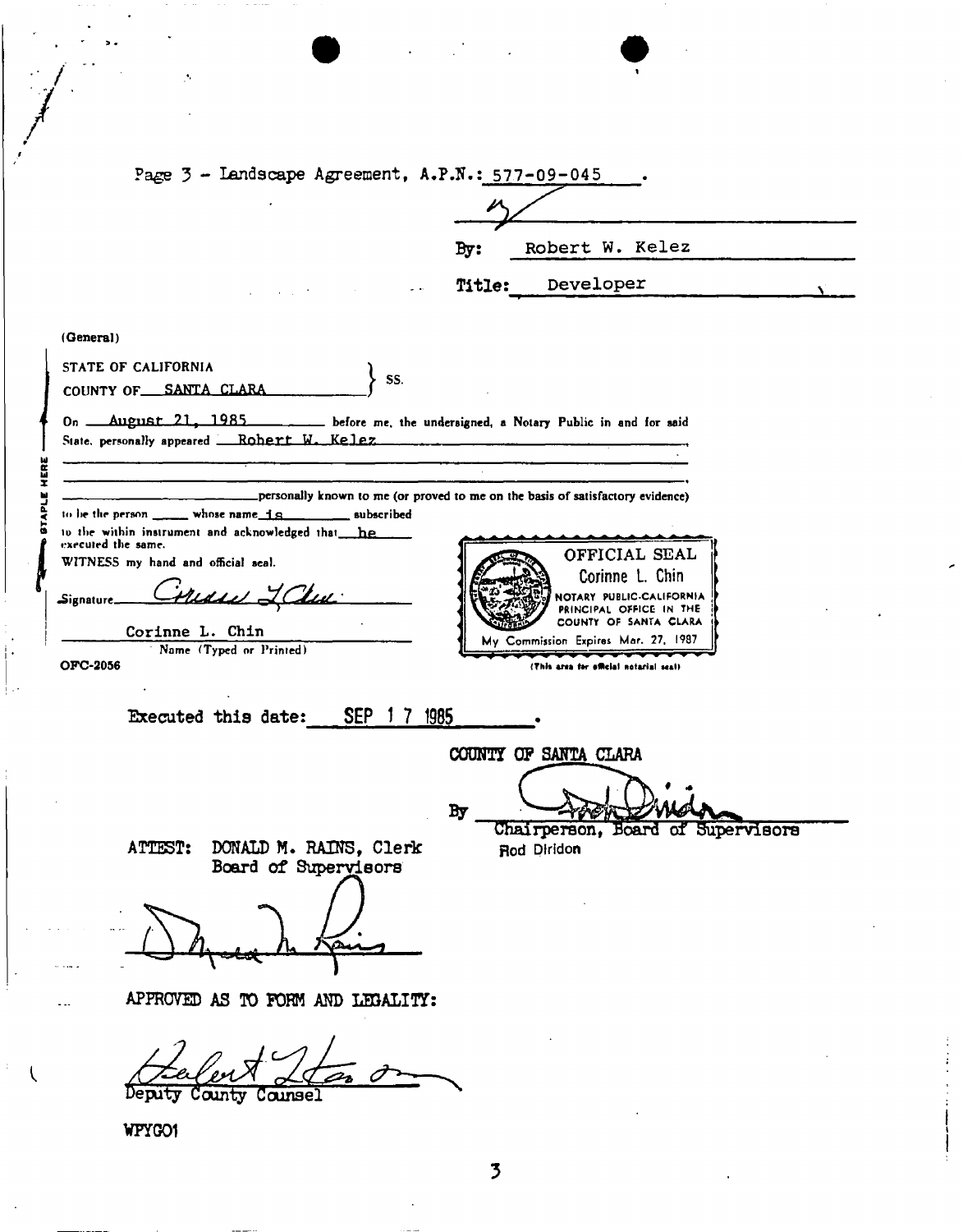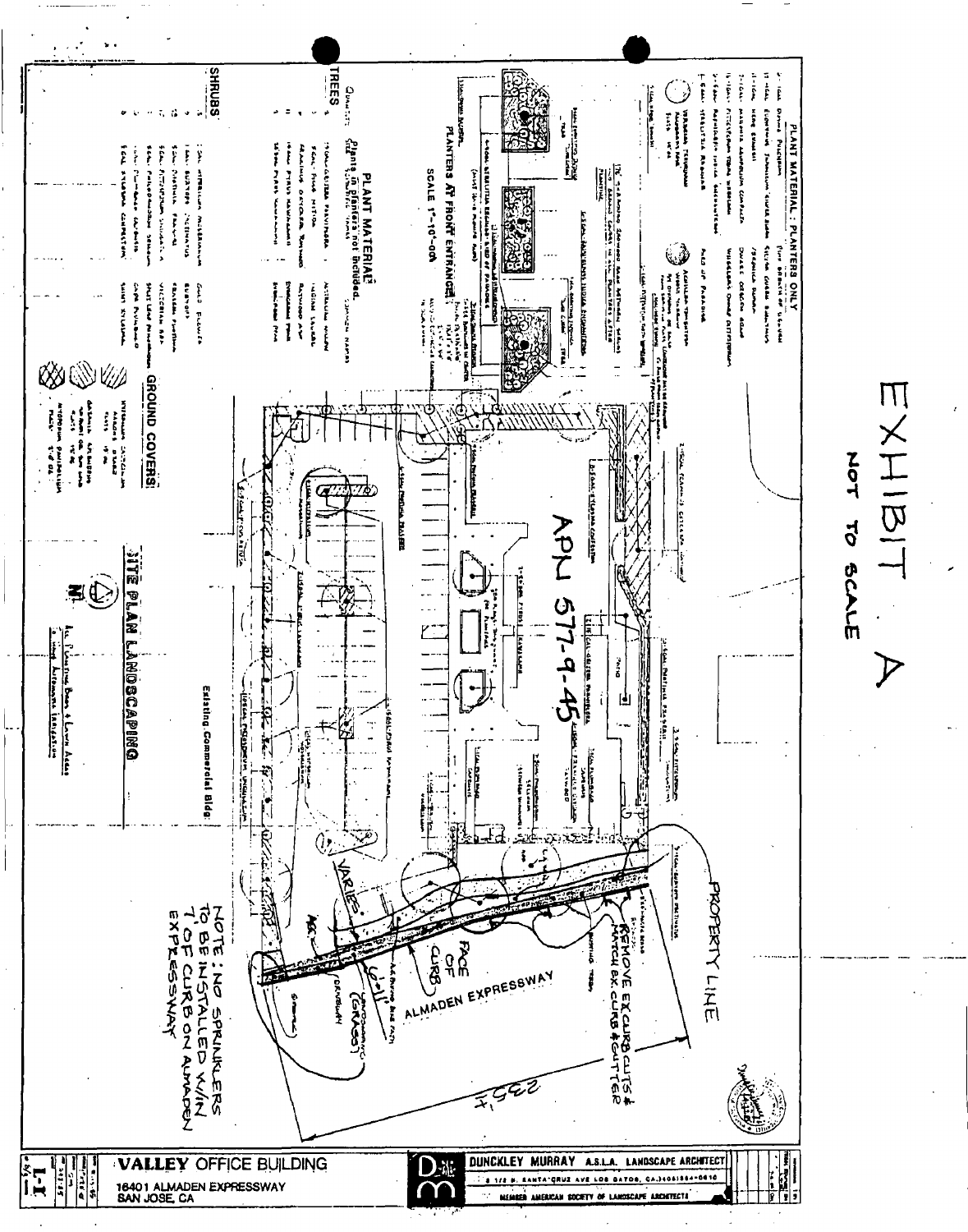LANDSCAPE & MAINTENANCE AGREEMENT

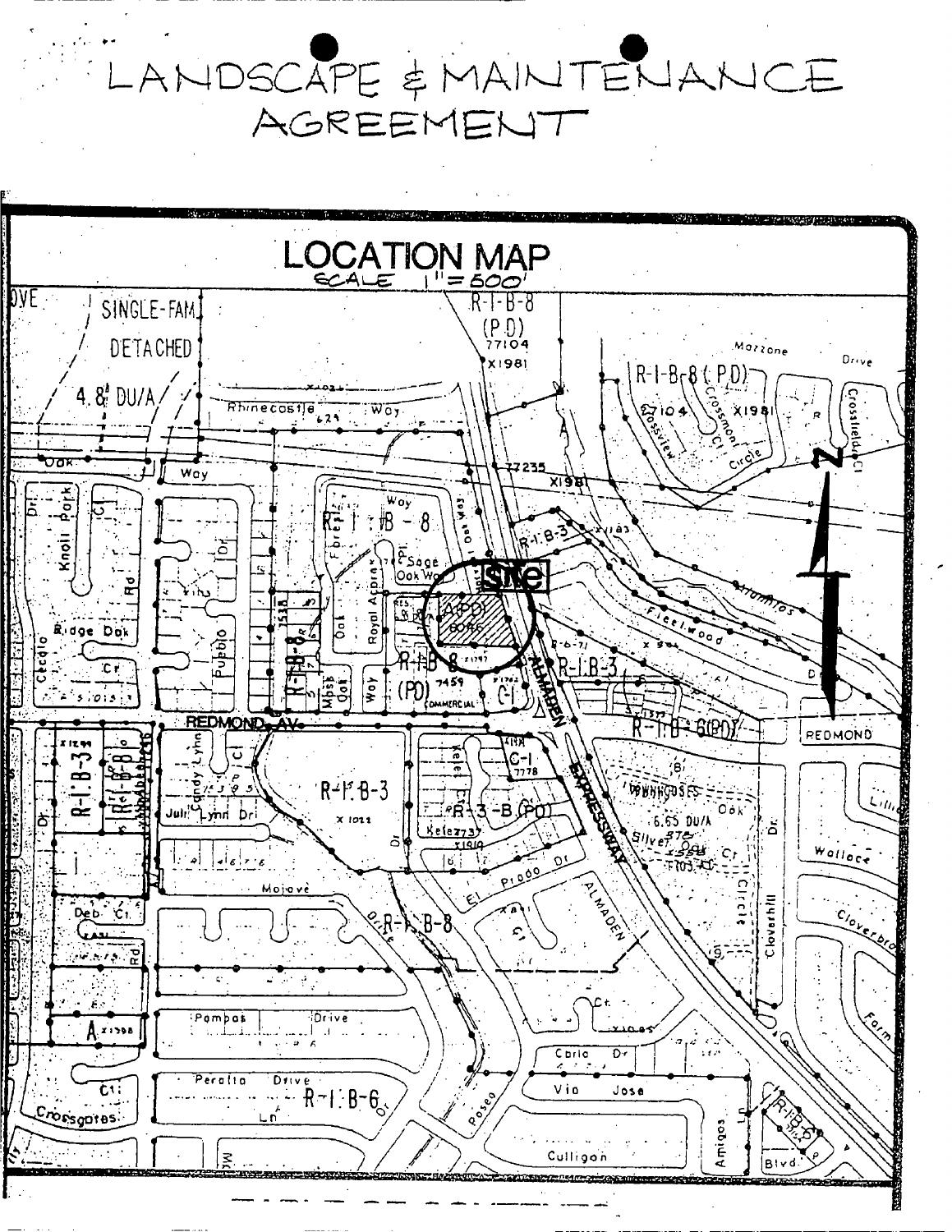| Page 1 of 2 |                            | $S.D.$ 1                                              |
|-------------|----------------------------|-------------------------------------------------------|
|             |                            |                                                       |
|             |                            | DATE: August 29, 1985                                 |
|             |                            |                                                       |
|             |                            |                                                       |
|             |                            | Item No.                                              |
|             | Agenda Date<br>Agenda Date | TRANSMITTAL MEMORANDUM<br>September 17, 1985 Item No. |

FROM: 2 BOOKS, PROPERTY, TRANSPORTATION DEVELOPMENT

SUBJECT: LANDSCAPE AGREEMENT WITH ROBERT W. KELEZ, DEVELOPER, AND THE COUNTY OF SANTA CLARA

TRANSPORTATION COMMISSION: Agenda Date <u>ither accordination</u> of tem No.

## RECOMMENDED ACTION:

Authorize the chairperson to execute the agreement between Robert W. Kelez, Developer, and the County of Santa Clara for the installation and maintenance of landscape improvements on the westerly side of Almaden Expressway approximately 300 feet north of Redmond Avenue in the City of San Jose.

# FISCAL IMPLICATIONS:

No expenditure of County funds is involved.

## REASONS FOR RECOMMENDATION/BACKGROUND:

On a typical section of County expressway where access is restricted, the County is responsible for the installation of landscaping and maintenance of the landscaped areas. In some cases private companies located adjacent to these areas are allowed to landscape and maintain them with the approval of the County.

This landscape agreement, which is on the County's standard form, permits Robert W. Kelez to landscape and maintain the area shown on the Exhibit "A" attached to the agreement. Robert W. Kelez will assume liability for injury, death, loss, accident or damage to any persons or property arising out of the use of this area for landscaping purposes.